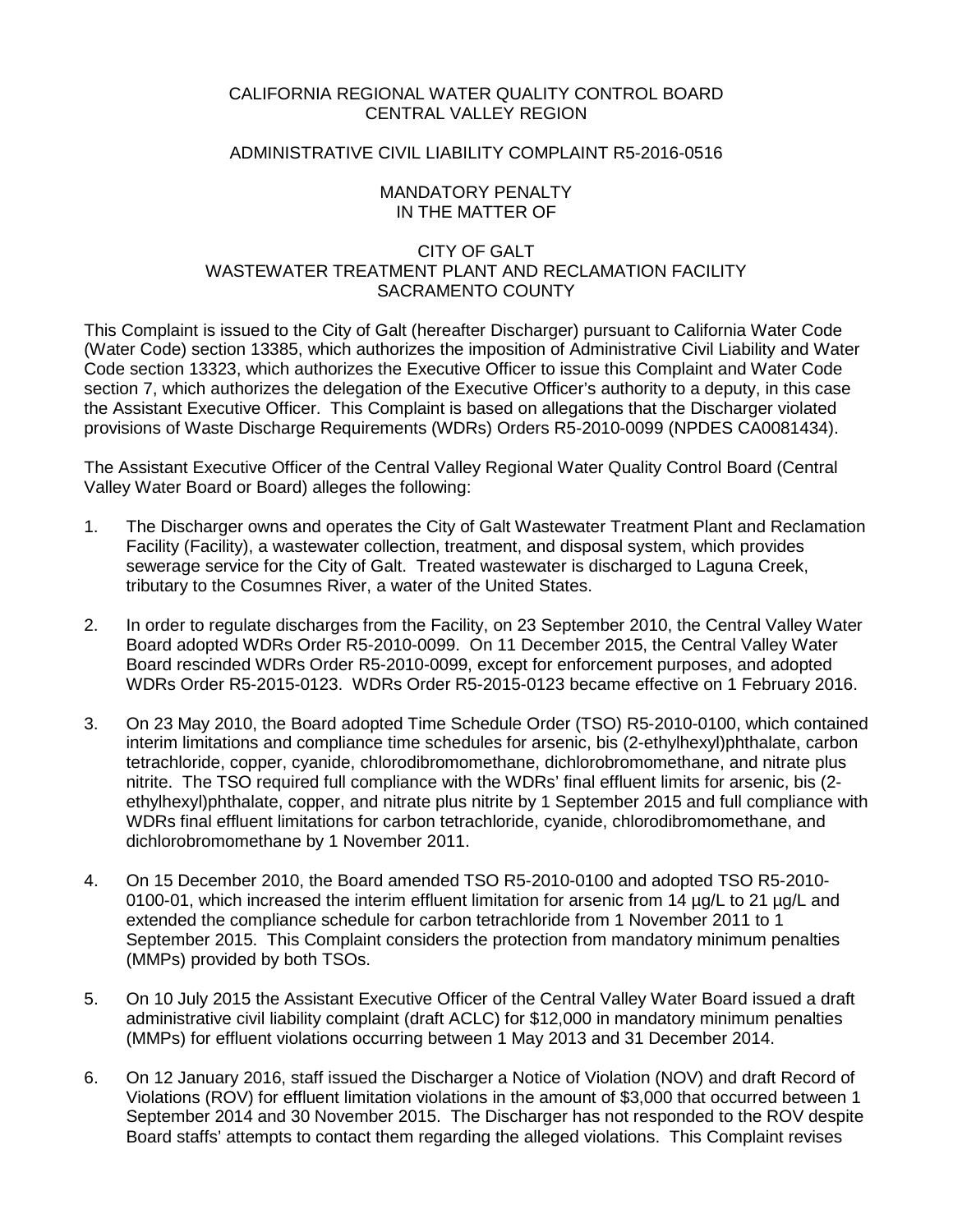the review period from 1 May 2013 through 31 December 2015; one additional violation has been found other than those cited in the 10 July 2015 draft ACLC and 12 January 2016 ROV.

- 7. This Complaint addresses administrative civil liability for effluent violations that occurred between 1 May 2013 and 31 December 2015. These violations are specifically identified in Attachment A to this Complaint as subject to mandatory minimum penalties. Attachment A to this Complaint is attached hereto and incorporated herein by this reference.
- 8. Water Code section 13385(h) and (i) require assessment of mandatory penalties and state, in part, the following:

Water Code section 13385(h)(1) states:

Notwithstanding any other provision of this division, and except as provided in subdivisions  $(i)$ ,  $(k)$ , and  $(l)$ , a mandatory minimum penalty of three thousand dollars (\$3,000) shall be assessed for each serious violation.

Water Code section 13385 (h)(2) states:

For the purposes of this section, a "serious violation" means any waste discharge that violates the effluent limitations contained in the applicable waste discharge requirements for a Group II pollutant, as specified in Appendix A to Section 123.45 of Title 40 of the Code of Federal Regulations, by 20 percent or more or for a Group I pollutant, as specified in Appendix A to Section 123.45 of Title 40 of the Code of Federal Regulations, by 40 percent or more.

Water Code section 13385 subdivision (i)(1) states, in part:

Notwithstanding any other provision of this division, and except as provided in subdivisions  $(i)$ ,  $(k)$ , and  $(l)$ , a mandatory minimum penalty of three thousand dollars (\$3,000) shall be assessed for each violation whenever the person does any of the following four or more times in any period of six consecutive months, except that the requirement to assess the mandatory minimum penalty shall not be applicable to the first three violations:

- A) Violates a waste discharge requirement effluent limitation.
- B) Fails to file a report pursuant to Section 13260.
- C) Files an incomplete report pursuant to Section 13260.
- D) Violates a toxicity effluent limitation contained in the applicable waste discharge requirements where the waste discharge requirements do not contain pollutant-specific effluent limitations for toxic pollutants.
- 9. Water Code section 13323 states, in part:

Any executive officer of a regional board may issue a complaint to any person on whom administrative civil liability may be imposed pursuant to this article. The complaint shall allege the act or failure to act that constitutes a violation of law, the provision authorizing civil liability to be imposed pursuant to this article, and the proposed civil liability.

10. Water Code section 13385(j) exempts certain violations from the mandatory minimum penalties, and states, in relevant part: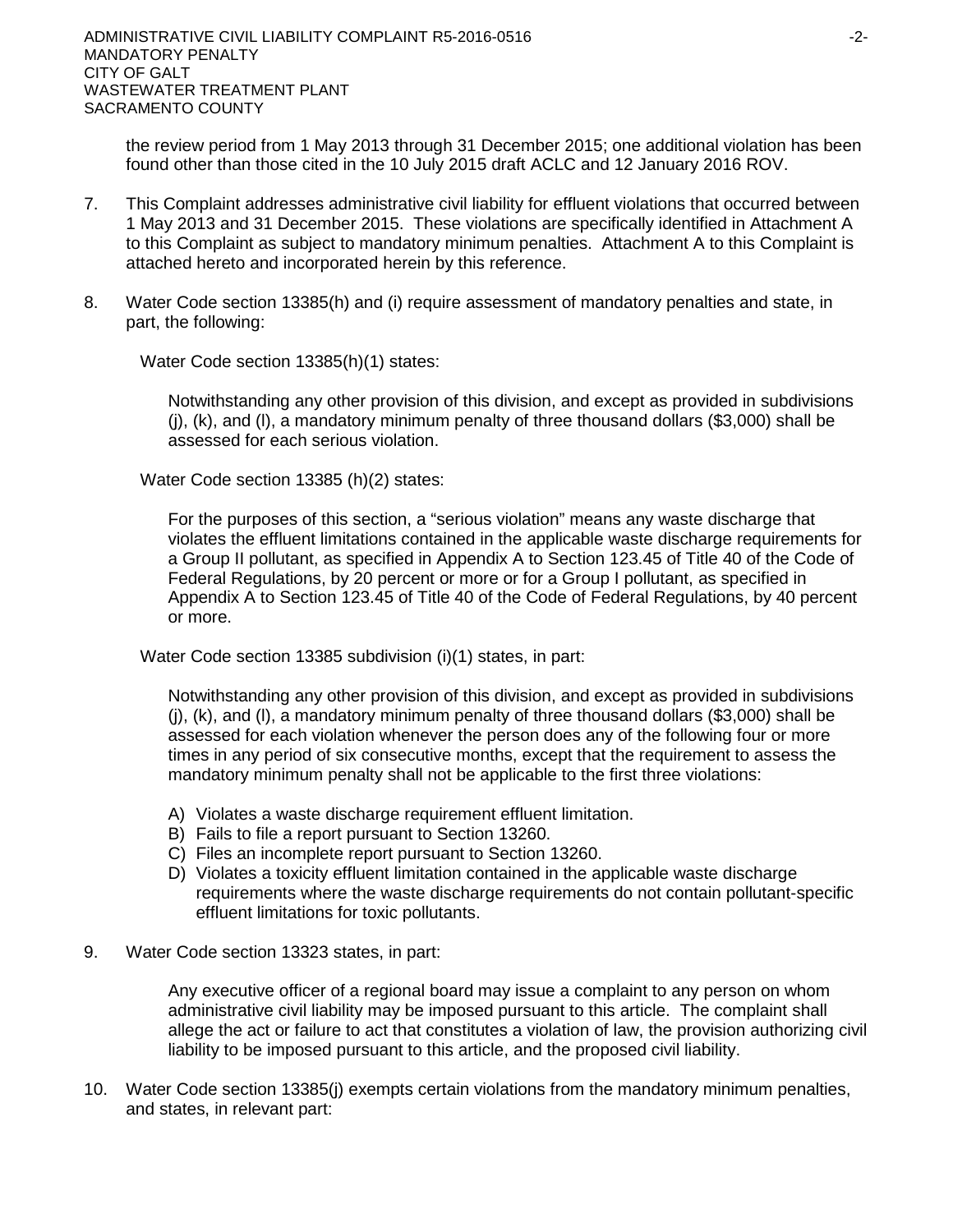Subdivisions (h) and (i) do not apply to any of the following:

- 3) A violation of an effluent limitation where the waste discharge is in compliance with either a cease and desist order issued pursuant to Section 13301 or a time schedule order issued pursuant to Section 13300 or 13308 if all of the following requirements are met:
	- C) The regional board establishes a time schedule for bringing the waste discharge into compliance with the effluent limitation that is as short as possible….For the purposes of this subdivision, the time schedule may not exceed five years in length …. The interim requirements shall include both of the following:
		- i) Effluent limitations for the pollutant or pollutants of concern.
		- ii) Actions and milestones leading to compliance with the effluent limitation.
- 11. WDRs Order R5-2010-0099 Effluent Limitations IV.A.1.e includes, in part, the following effluent limitations:
	- e. **Total Coliform Organisms.** Effluent total coliform organisms shall not exceed: i. 2.2 most probable number (MPN) per 100 mL, as a 7-day median; and ii. 23 MPN/100 mL, more than once in any 30-day period, and iii. 240 MPN/100 mL, at any time.
- 12. WDRs Order R5-2010-0099 Effluent Limitations IV.A.1.a includes, in part, the following effluent limitations:
	- a. The Discharger shall maintain compliance with the effluent limitations specified in Table 6:

|                  |       | <b>Effluent Limitations</b> |         |         |               |               |  |  |
|------------------|-------|-----------------------------|---------|---------|---------------|---------------|--|--|
| Parameter        | Units | Average                     | Average | Maximum | Instantaneous | Instantaneous |  |  |
|                  |       | Monthly                     | Weekly  | Daily   | Minimum       | Maximum       |  |  |
| Copper,<br>Total | µg/L  | 3.1                         | $-$     | 4.3     | $- -$         | $- -$         |  |  |
| Recoverable      |       |                             |         |         |               |               |  |  |
| Arsenic          | µg/L  |                             | --      |         | $- -$         | --            |  |  |

# **Table 6. Effluent Limitations**

- 13. TSO R5-2010-0100-01 Directive 2 includes, in part, the following interim effluent limitations:
	- 2. The following interim maximum daily effluent limitations shall be effective immediately and until the date specified in the table for applicable parameter, or when the Discharger is able to come into compliance, whichever is sooner.

| <b>Effective immediately</b><br>and until: | <b>Parameter</b> | <b>Maximum Daily Effluent</b><br><b>Limitation</b> |  |  |
|--------------------------------------------|------------------|----------------------------------------------------|--|--|
| 1 September 2015                           | Copper           | $7 \mu g/L$                                        |  |  |
| 1 September 2015                           | Arsenic          | $21 \mu g/L$                                       |  |  |

14. TSO R5-2010-0100-01 contains interim effluent limitations for copper and arsenic; however, as shown in Attachment A, the Discharger exceeded the interim effluent limit and therefore Water Code section 13385, subdivision (j) does not exempt that particular violation from MMPs.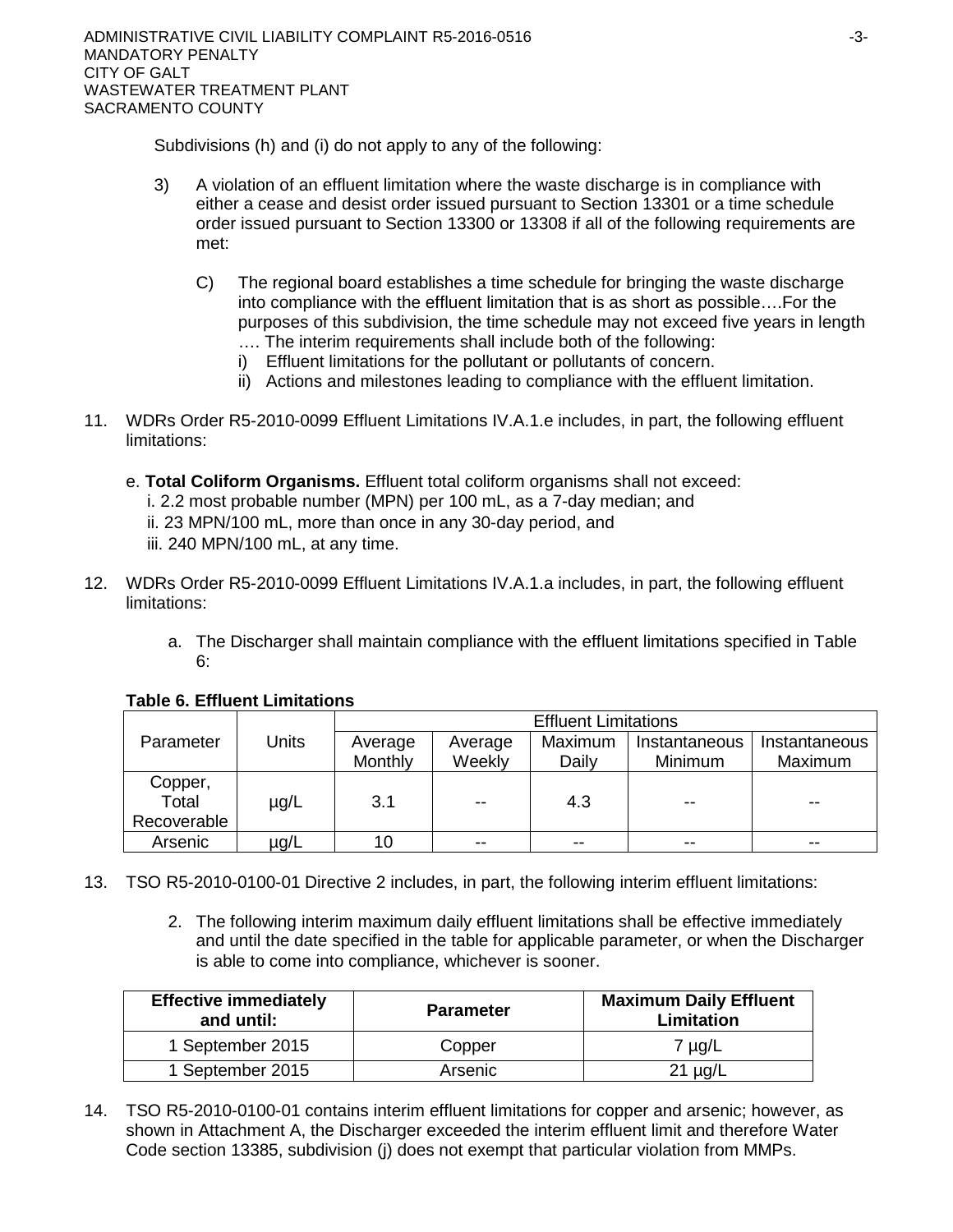- 15. According to the Discharger's self-monitoring reports, the Discharger committed six (6) serious Group II violations of the above effluent limitations contained in WDRs Order R5-2010-0099. These violations are defined as serious because measured concentrations of Group II constituents exceeded maximum prescribed levels in the WDRs by 20 percent or more. The mandatory minimum penalty for these serious violations is **eighteen thousand dollars (\$18,000)**.
- 16. The total amount of the mandatory penalties assessed for the alleged effluent violations is **eighteen thousand dollars (\$18,000).** As stated herein, a detailed list of the alleged effluent violations is included in Attachment A. This Complaint addresses administrative civil liability for violations that are specifically identified as subject to mandatory minimum penalties in Attachment A.
- 17. On 14 February 2014, the Executive Officer designated Andrew Altevogt, Assistant Executive Officer, as the Lead Prosecution Officer for all enforcement matters originating in the Central Valley Region. The 14 February 2014 Delegation of Authority also authorizes Andrew Altevogt to issue Administrative Civil Liability Complaints.
- 18. Issuance of this Administrative Civil Liability Complaint to enforce Water Code Division 7, Chapter 5.5 is exempt from the provisions of the California Environmental Quality Act (Pub. Resources Code section 21000 et seq.), in accordance with California Code of Regulations, title 14, section 15321(a)(2).

# **THE CITY OF GALT IS HEREBY GIVEN NOTICE THAT:**

- 1. The Assistant Executive Officer of the Central Valley Water Board proposes that the Discharger be assessed an Administrative Civil Liability in the amount of **eighteen thousand dollars (\$18,000)**.
- 2. A hearing on this matter will be held at the Central Valley Water Board meeting scheduled on **23/24 June 2016**, unless one of the following occurs by **27 April 2016**.
	- a) The Discharger waives the hearing by completing the attached form (checking off the box next to Option 1) and returning it to the Central Valley Water Board, along with payment for the proposed civil liability of **eighteen thousand dollars (\$18,000)**; or
	- b) The Central Valley Water Board agrees to postpone any necessary hearing after the Discharger requests to engage in settlement discussions by checking off the box next to Option #2 on the attached form, and returns it to the Board along with a letter describing the issues to be discussed; or
	- c) The Central Valley Water Board agrees to postpone any necessary hearing after the Discharger requests a delay by checking off the box next to Option #3 on the attached form, and returns it to the Board along with a letter describing the issues to be discussed.
- 3. If a hearing on this matter is held, the Central Valley Water Board will consider whether to affirm, reject, or modify the proposed Administrative Civil Liability, or whether to refer the matter to the Attorney General for recovery of judicial civil liability.
- 4. If this matter proceeds to hearing, the Assistant Executive Officer reserves the right to amend the proposed amount of civil liability to conform to the evidence presented, including but not limited to, increasing the proposed amount to account for the costs of enforcement (including staff, legal and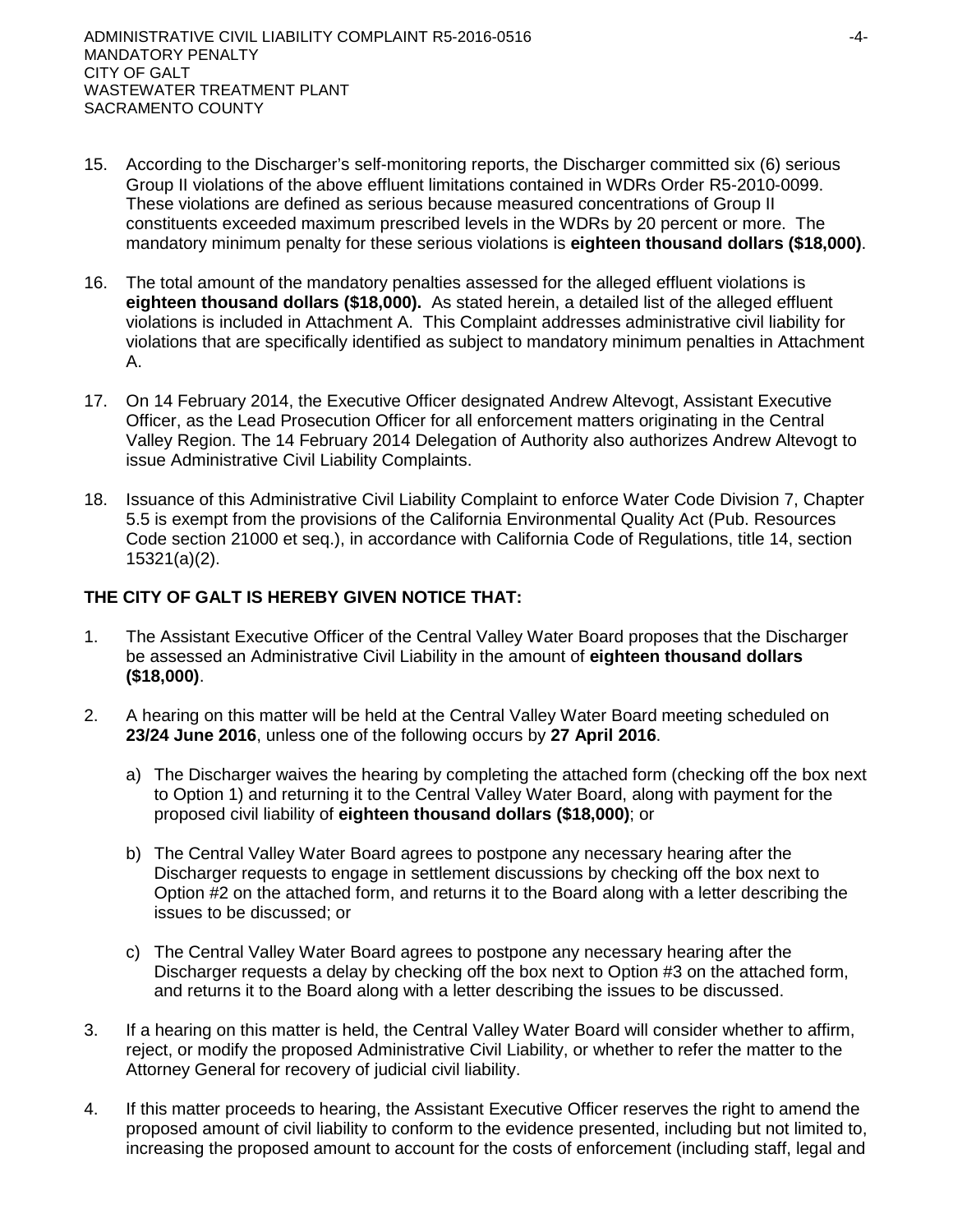expert witness costs) incurred after the date of the issuance of this Complaint through completion of the hearing.

> Original Singed by ANDREW ALTEVOGT, Assistant Executive Officer

> > 28 March 2016 DATE

Attachment A: Record of Violations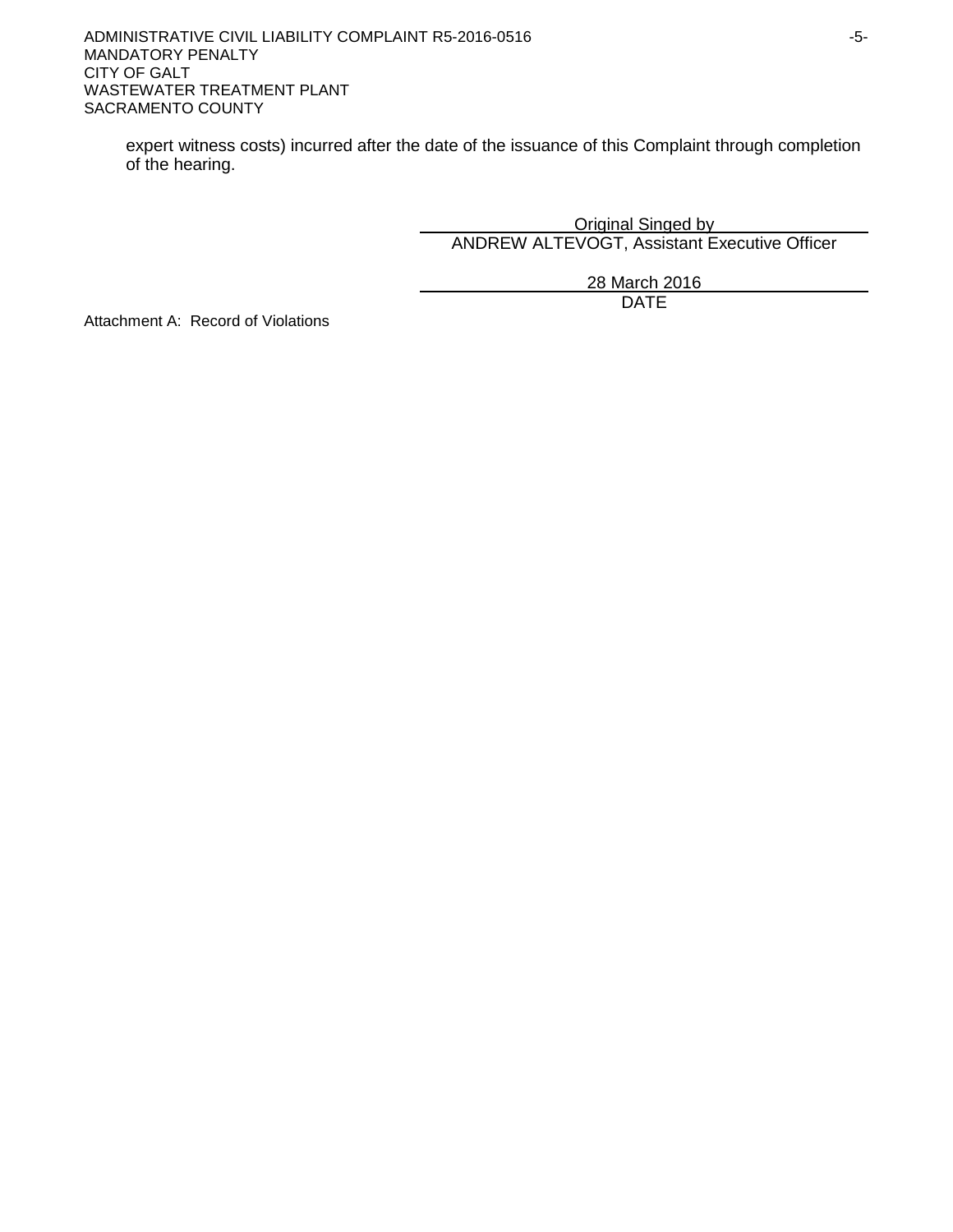#### **WAIVER FORM FOR ADMINISTRATIVE CIVIL LIABILITY COMPLAINT**

By signing this waiver, I affirm and acknowledge the following:

I am duly authorized to represent the City of Galt (hereafter Discharger) in connection with Administrative Civil Liability Complaint R5-2016-0516 (hereafter Complaint). I am informed that California Water Code section 13323, subdivision (b), states that, "a hearing before the regional board shall be conducted within 90 days after the party has been served. The person who has been issued a complaint may waive the right to a hearing."

### **□** *(OPTION 1: Check here if the Discharger waives the hearing requirement and will pay in full.)*

- a. I hereby waive any right the Discharger may have to a hearing before the Central Valley Water Board.
- b. I certify that the Discharger will remit payment for the proposed civil liability in the full amount of **eighteen thousand dollars (\$18,000)** by check that references "ACL Complaint R5-2016-0516" made payable to the *State Water Pollution Cleanup and Abatement Account*. Payment must be received by the State Water Resources Control Board, Accounting Office, Attn: ACL Payment at PO Box 1888, Sacramento, California, 95812-1888 by **27 April 2016**. The waiver and a copy of the check must be submitted to the Central Valley Water Board Attn: Wendy Wyels at 11020 Sun Center Drive #200, Rancho Cordova California, 95670 by **27 April 2016**.
- c. I understand the payment of the above amount constitutes a proposed settlement of the Complaint, and that any settlement will not become final until after a 30-day public notice and comment period. Should the Central Valley Water Board receive significant new information or comments during this comment period, the Central Valley Water Board's Assistant Executive Officer may withdraw the complaint, return payment, and issue a new complaint. I also understand that approval of the settlement will result in the Discharger having waived the right to contest the allegations in the Complaint and the imposition of civil liability.
- d. I understand that payment of the above amount is not a substitute for compliance with applicable laws and that continuing violations of the type alleged in the Complaint may subject the Discharger to further enforcement, including additional civil liability.

**□** *(OPTION 2: Check here if the Discharger waives the 90-day hearing requirement in order to engage in settlement discussions***.)** I hereby waive any right the Discharger may have to a hearing before the Central Valley Water Board within 90 days after service of the complaint, but I reserve the ability to request a hearing in the future. I certify that the Discharger will promptly engage the Central Valley Water Board Prosecution Team in settlement discussions to attempt to resolve the outstanding violation(s). By checking this box, the Discharger requests that the Central Valley Water Board delay the hearing so that the Discharger and the Prosecution Team can discuss settlement. It remains within the discretion of the Central Valley Water Board to agree to delay the hearing. Any proposed settlement is subject to the conditions described above under "Option 1."

**□** *(OPTION 3: Check here if the Discharger waives the 90-day hearing requirement in order to extend the hearing date and/or hearing deadlines. Attach a separate sheet with the amount of additional time requested and the rationale.)* I hereby waive any right the Discharger may have to a hearing before the Central Valley Water Board within 90 days after service of the complaint. By checking this box, the Discharger requests that the Central Valley Water Board delay the hearing and/or hearing deadlines so that the Discharger may have additional time to prepare for the hearing. It remains within the discretion of the Central Valley Water Board to approve the extension.

(Print Name and Title)

(Signature)

(Date)